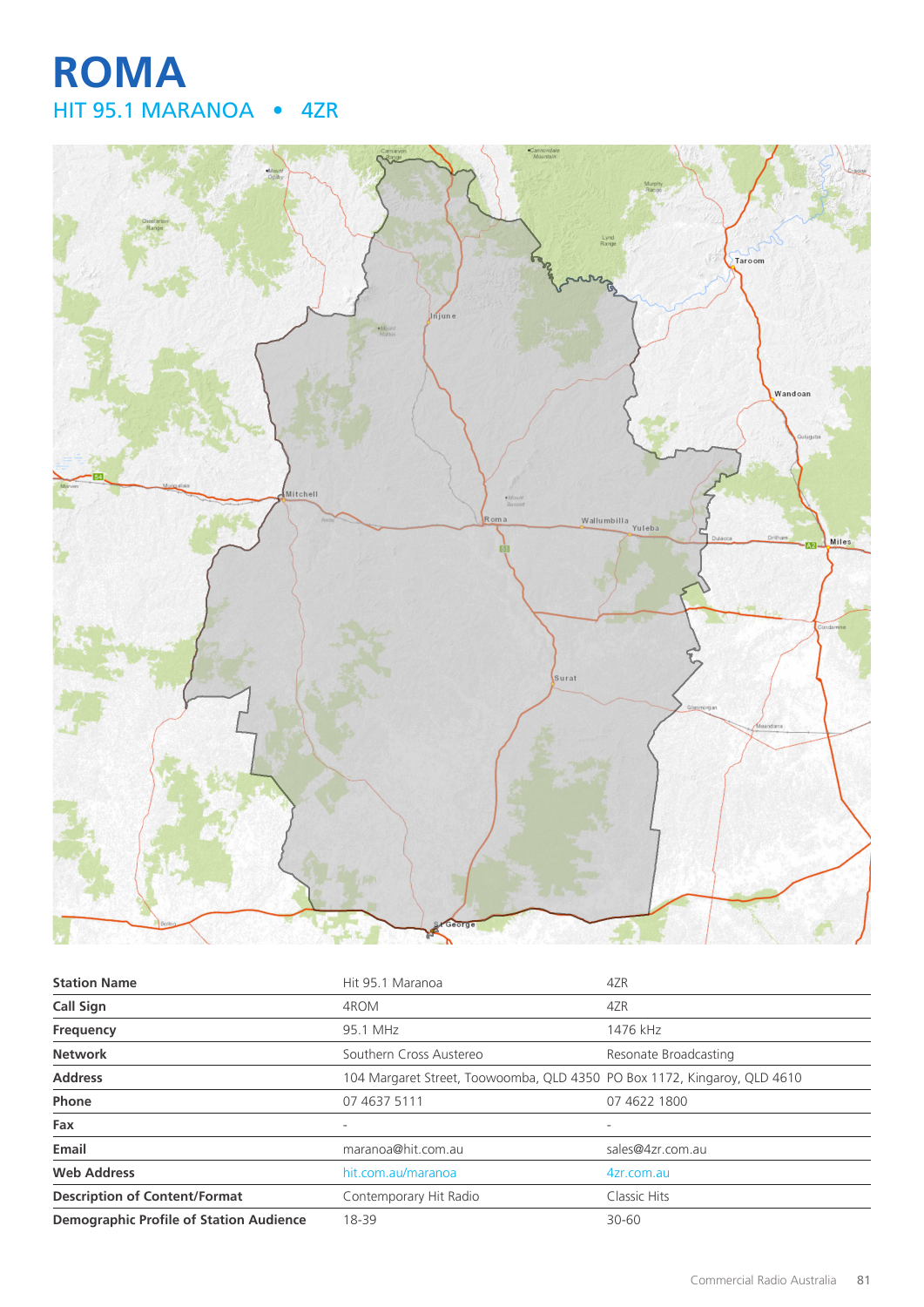Roma lies inland in southwest Queensland, almost 500 kilometres west of Brisbane, at the intersection of the Warrego and Carnarvon Highways. Roma is on the Great Inland Way – the shortest and fastest route between Cairns and Melbourne. Roma is renowned for being the birthplace of Australia's rich oil and gas history and the Roma/Maranoa area houses significant gas and coal seam gas operations which engage many local contractors. Roma is also known for its prominence in Queensland's wine industry, and as Australia's largest cattle selling centre.

In comparison to the 2011 census, the population within the radio licence area of Roma has decreased by 5.54% to 18,194. The birthplace for 85% of the population was Oceania including Australian, New Zealander, Indigenous and Islander persons.

3,155 people (17%) were attending an educational institution in 2011; of these, 53% were in infants or primary, 32% were attending a secondary educational institution, 6% attending TAFE, and 9% attending university or another tertiary institution. Of the 5,667 people (31%) who already have a tertiary qualification, 28% have a degree and 72% have a certificate, diploma or another tertiary qualification.

Of the total dwellings (6,298) in Roma, 33% are owned outright and 27% are mortgaged. Private rental properties represent 29% of total dwellings. 18% of the total households in Roma have a household income range between \$21,000 – \$41,999pa, 23% between \$42,000 – \$77,999pa, 12% between \$78,000 – \$103,999pa, and 26% over \$104,000pa.

#### **AGRICULTURE**

Roma lies at the heart of a rich sheep and cattle grazing area and boasts the largest store cattle market in Queensland. The livestock stations in the region support over 530 thousand beef cattle and over 147 thousand sheep and lambs.

#### EMPLOYMENT

The majority (68%) of the labour force of 9,646 is employed full time. The main industries of employment are:

- Agriculture Forestry and Fishing;
- Education and Training/Health Care and Social Assistance; and
- Wholesale Trade/Retail Trade/Accommodation and Food Services.

Roma is a farming centre. Over a quarter of the workforce is employed on the land.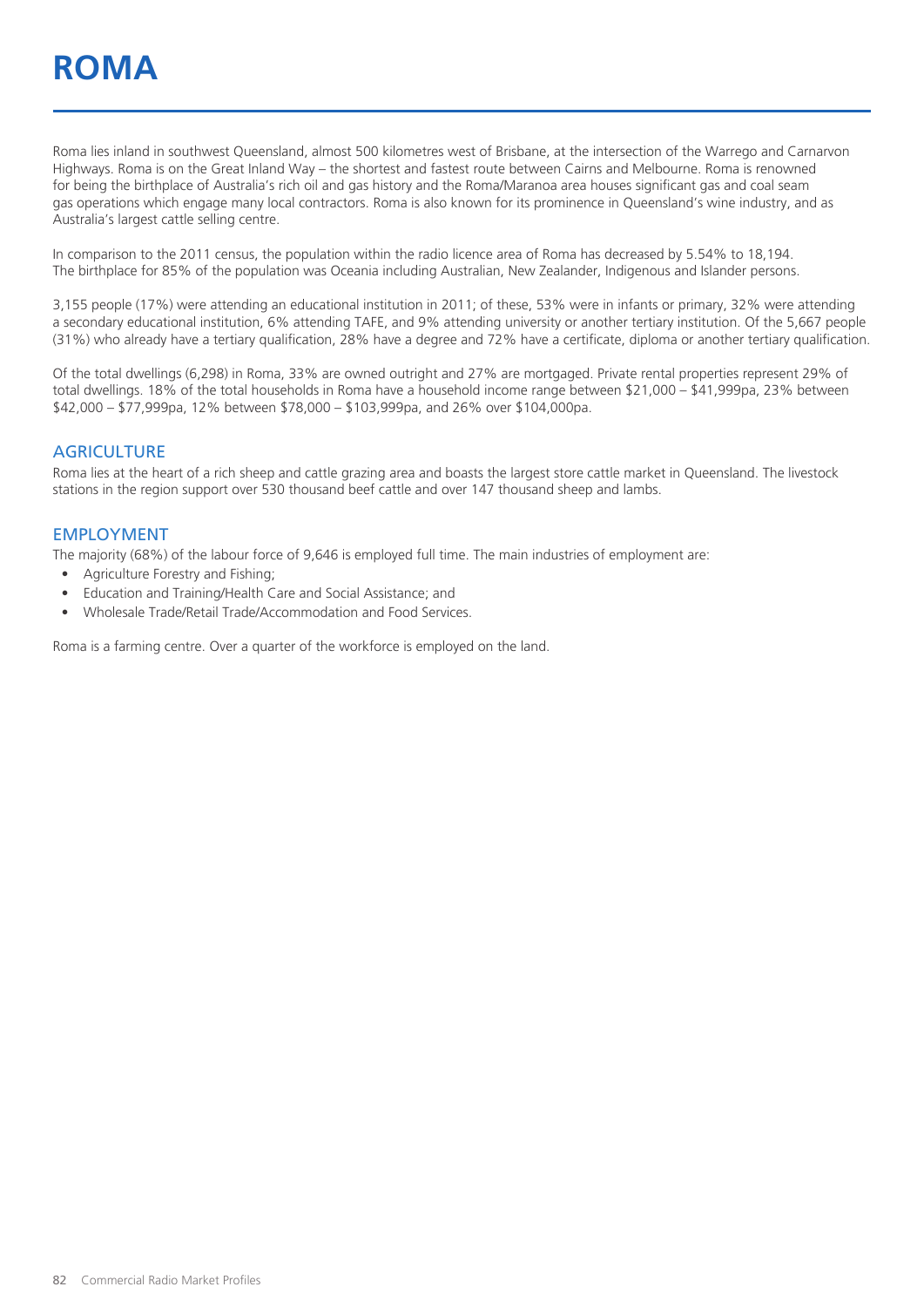# **ROMA**

### AGE COHORTS

| Age                          | Male  | Female | Total    | <b>Market</b><br>population |
|------------------------------|-------|--------|----------|-----------------------------|
| $10 + \gamma$ ears           | 7,989 | 7,384  | 15,373   | 84.49%                      |
| 0-9 years                    | 1,516 | 1,305  | 2,821    | 15.51%                      |
| $10-17$ years                | 944   | 766    | 1,710    | 9.4%                        |
| 18-24 years                  | 673   | 638    | 1,311    | 7.21%                       |
| 25-39 years                  | 1,874 | 1,860  | 3,734    | 20.52%                      |
| 40-54 years                  | 1,954 | 1,792  | 3,746    | 20.59%                      |
| 55-64 years                  | 1,190 | 1,050  | 2,240    | 12.31%                      |
| 65-74 years                  | 870   | 705    | 1.575    | 8.66%                       |
| $75+$ years                  | 484   | 573    | 1,057    | 5.81%                       |
| Total 2011 population        | 9,951 | 9,310  | 19,261   |                             |
| <b>Total 2016 population</b> | 9,505 | 8,689  | 18,194   | 100%                        |
| % change 2011-2016           |       |        | $-5.54%$ |                             |

#### LABOUR FORCE

| <b>Employment classification</b> | Total | Labour force |
|----------------------------------|-------|--------------|
| Full-time employed               | 6,566 | 68.07%       |
| Part-time employed               | 2.219 | 23%          |
| Not stated employed              | 525   | 5.44%        |
| Unemployed                       | 336   | 3.48%        |
| <b>Total labour force</b>        | 9.646 | 100%         |

#### HOUSEHOLD INCOME

| Income range (pa)       | <b>Total</b> | Occupied<br>dwellings |
|-------------------------|--------------|-----------------------|
| $$0 - $7.749$           | 153          | $2.42\%$              |
| $$7,750 - $20,999$      | 334          | 5.28%                 |
| $$21,000 - $41,999$     | 1,116        | 17.65%                |
| $$42,000 - $77,999$     | 1,469        | 23.23%                |
| $$78,000 - $103,999$    | 787          | 12.44%                |
| $$104,000 - $129,999$   | 638          | 10.09%                |
| $$130,000 - $155,999$   | 374          | 5.91%                 |
| $$160,000 - $181,999$   | 209          | $3.3\%$               |
| $$182,000 - $207,999$   | 155          | 2.45%                 |
| \$208,000+              | 253          | 4%                    |
| Not stated              | 836          | 13.22%                |
| <b>Total households</b> | 6,324        | 100%                  |

#### FAMILY STRUCTURE

| <b>Type of family</b>         | Total | <b>Total families</b> |
|-------------------------------|-------|-----------------------|
| Couple families - Children    | 1,988 | 44.34%                |
| Couple families - No children | 1,932 | 43.09%                |
| Single parents                | 540   | 12.04%                |
| Other families                | 24    | 0.54%                 |
| <b>Total families</b>         | 4,484 | 100%                  |

## **OCCUPATION**

| <b>Employment classification</b>                                     | <b>Total</b> | <b>Occupations</b> |
|----------------------------------------------------------------------|--------------|--------------------|
| Managers/Professionals                                               | 3,455        | 37.3%              |
| Technicians & trade workers/<br>Community & personal service workers | 1,870        | 20.19%             |
| Clerical & administrative workers                                    | 1,038        | 11.21%             |
| Sales workers                                                        | 619          | 6.68%              |
| Machinery operators & drivers/Labourers                              | 2.166        | 23.38%             |
| Not stated                                                           | 115          | 1.24%              |
| <b>Total</b>                                                         | 9,263        | 100%               |

#### INDUSTRY

| Industry                                                                                                      | Total | Workforce |
|---------------------------------------------------------------------------------------------------------------|-------|-----------|
| Agriculture, forestry & fishing                                                                               | 2,456 | 26.65%    |
| Mining                                                                                                        | 337   | 3.66%     |
| Manufacturing/Electricity, gas, water &<br>waste services/Construction                                        | 1.084 | 11.76%    |
| Wholesale trade/Retail trade/<br>Accommodation & food services                                                | 1.376 | 14.93%    |
| Transport, postal & warehousing/<br>Information, media & communications                                       | 378   | $4.1\%$   |
| Financial & insurance services/<br>Rental hiring & real estate services/<br>Administration & support services | 343   | 3.72%     |
| Professional scientific & technical services                                                                  | 181   | 1.96%     |
| Public administration & safety                                                                                | 701   | 7.61%     |
| Education & training/Health care &<br>social assistance                                                       | 1,613 | 17.5%     |
| Arts & recreation services                                                                                    | 22    | 0.24%     |
| Other services                                                                                                | 303   | 3.29%     |
| Not stated                                                                                                    | 422   | 4.58%     |
| Total                                                                                                         | 9,216 | 100%      |

#### ANNUAL HOUSEHOLD EXPENDITURE

| <b>Product or service</b>            | $$000's$ (pa) |
|--------------------------------------|---------------|
| Food & non-alcoholic beverages       | 72,325        |
| Alcoholic beverages                  | 10,412        |
| Clothing & footwear                  | 13,286        |
| Household furnishings & equipment    | 17,395        |
| Furniture & floor covering           | 5,307         |
| Household appliances                 | 4,429         |
| Household services & operation       | 14,756        |
| Medical care & health expenses       | 25,867        |
| Motor vehicle purchase               | 18,106        |
| Motor vehicle running costs          | 45,689        |
| Recreation                           | 54,072        |
| Recreational & educational equipment | 13,518        |
| Holidays                             | 23,702        |
| Personal care                        | 9,144         |